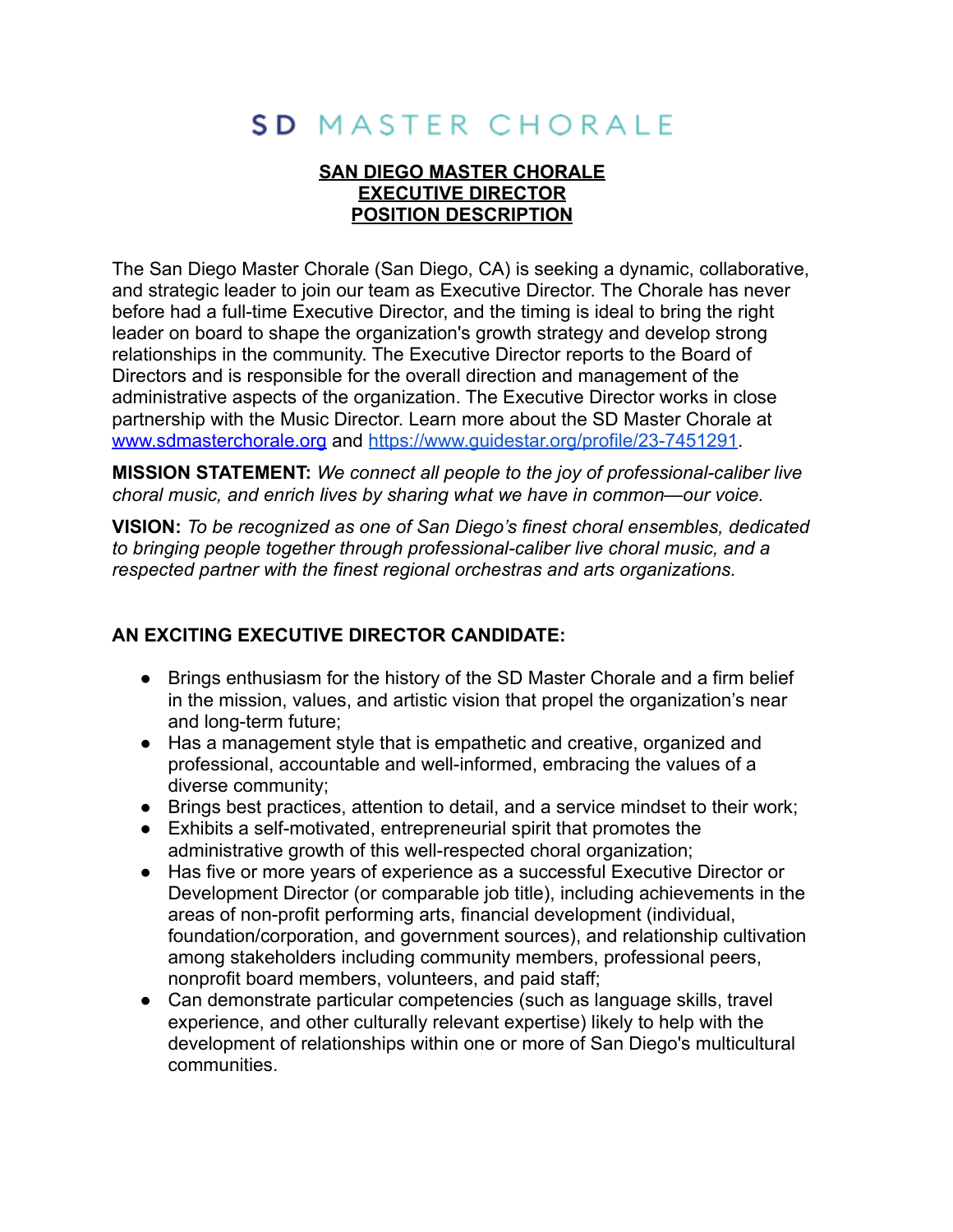The SD Master Chorale maintains memberships with the following organizations, which will aid the successful candidate's networking, resource-sharing, and continuing professional development:

- [Chorus America](https://chorusamerica.org/)
- [Choral Consortium of San Diego](https://www.sdsings.org/)
- [San Diego Performing Arts League](https://sdpal.org/)
- [California Chamber of Commerce](https://www.calchamber.com/)
- [California Association of Nonprofits](https://calnonprofits.org/)
- [Nonprofit Solutions](https://npsolutions.org/)
- Association of Fundraising Professionals [\(global](https://afpglobal.org/) and [local](https://community.afpglobal.org/afpcasandiegochapter/home) levels)
- [North County Philanthropy Council](https://ncphilanthropy.org/)

## **EXECUTIVE DIRECTOR PRINCIPAL DUTIES & RESPONSIBILITIES**

### *Community Relations*

Enhance the SD Master Chorale's reputation, and expand awareness and accessibility among potential audience members.

- Develop and foster sustainable relationships with performing arts partners in San Diego County and Tijuana.
- Represent the SD Master Chorale at relevant community functions.
- *●* Act as spokesperson for the Chorale to the media, government agencies, corporate community, foundations, funders, and the school community.

### *Marketing*

Develop and implement a comprehensive ongoing strategy to market the SD Master Chorale and its programs (self-produced and contract performances).

- Oversee sales of tickets and subscriptions to increase the subscription base.
- Oversee development and implementation of a comprehensive marketing plan, including advertising, donor communication, concert promotion, press releases, etc.
- Coordinate and maximize co-marketing efforts with performing arts partners.
- Implement and monitor the progress of each concert's promotion plan.
- Use education engagement programs to increase awareness of the chorus by corporations, grant sources, and the general public.

### *Development and Fundraising*

Develop, coordinate, and execute a comprehensive strategy of financial development, fundraising, and support.

- Collaborate with the Development Committee on all development/fundraising initiatives.
- Drive donor engagement by planning and overseeing individual donor campaigns and special events.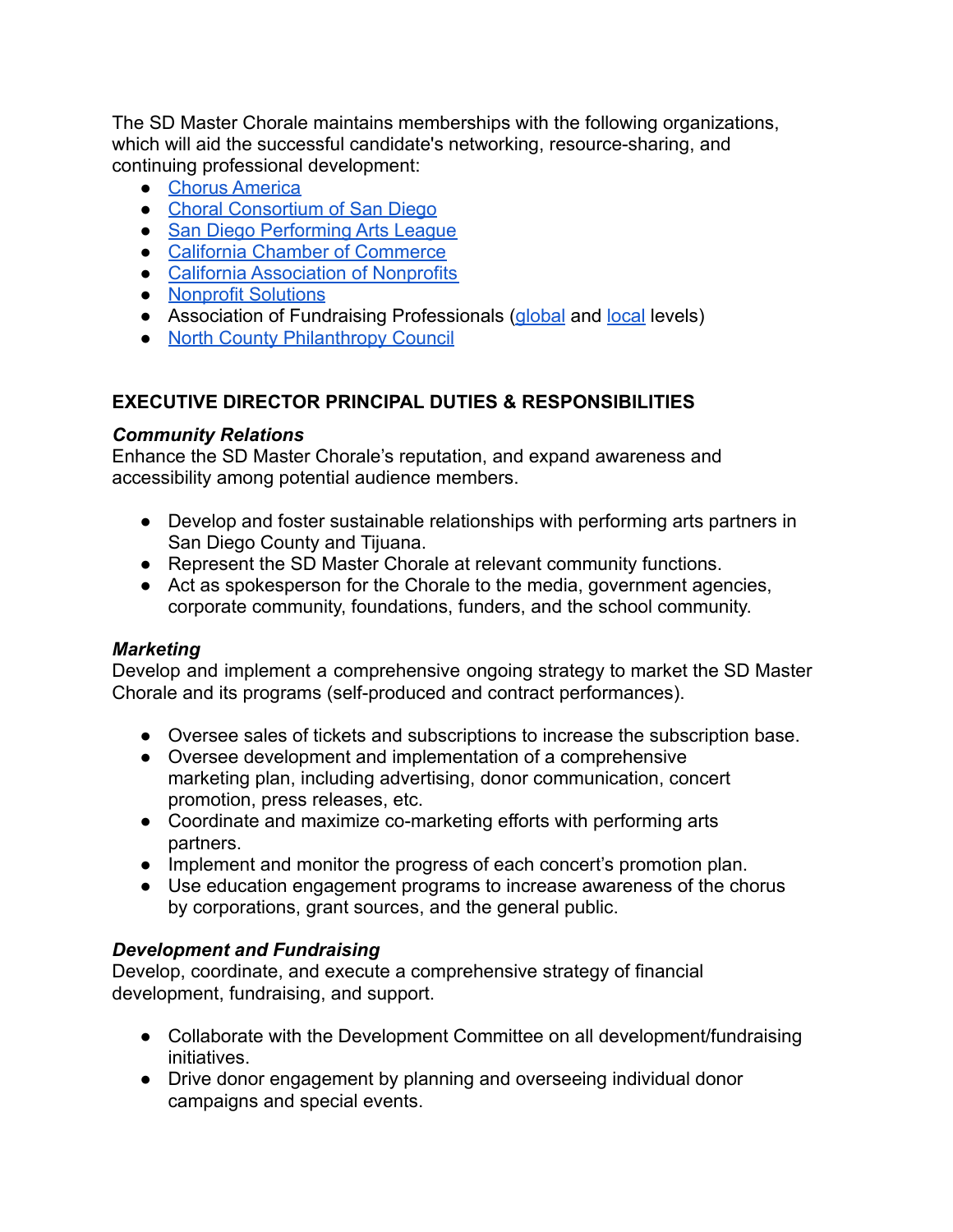- Develop and implement the strategy for cultivating, securing, and sustaining corporate sponsorships.
- Prepare and manage foundation and government grant requests and reports.
- Identify and pursue new sources of contributed income.

## *Board of Directors*

Work with the board of directors (and committees) and its officers to help them fulfill their functions:

- Attend all meetings of the Executive Committee and full Board of Directors.
- Assist the President of the Board in developing and processing agendas for the Executive Committee and Board meetings.
- Oversee short- and long-range planning; engage board and staff in periodic planning sessions.
- In conjunction with the Music Director and executive committee, prepare the strategic plans and strategies for implementation.
- Prepare written reports for presentation to the Executive Committee and Board.
- Assist in identifying and attracting potential new Board members.
- With the Board, regularly evaluate progress toward goals.
- Offer prompt and thoughtful responses to requests for information.

# *Financial Management*

Collaboratively prepare budgets and co-manage financial operations following approved budget and governmental regulations:

- Work closely with the Treasurer, Finance Committee, Music Director, and other Board Members on annual budget preparation and approval, monthly projections, and anticipation of potential gaps.
- Determine, with the Music Director and Operations Coordinator (concert manager), the upcoming season and administrative costs.
- Assist Treasurer with the preparation of annual budget and variance analysis for presentation to the Board.
- Monitor expenses to budget line items; coordinate proper expense allocations with the Treasurer.
- Ensure that the Treasurer has complied with all local, state, and federal tax regulations, and has prepared and filed all required reports.

# *Staffing*

Hire, train, and supervise support staff as needed/approved to achieve the organization's goals and objectives:

- Hire staff, with Music Director and Board representatives, to fill open positions.
- Create an administrative structure and decision-making environment that promotes a productive working atmosphere and effective staff relations.